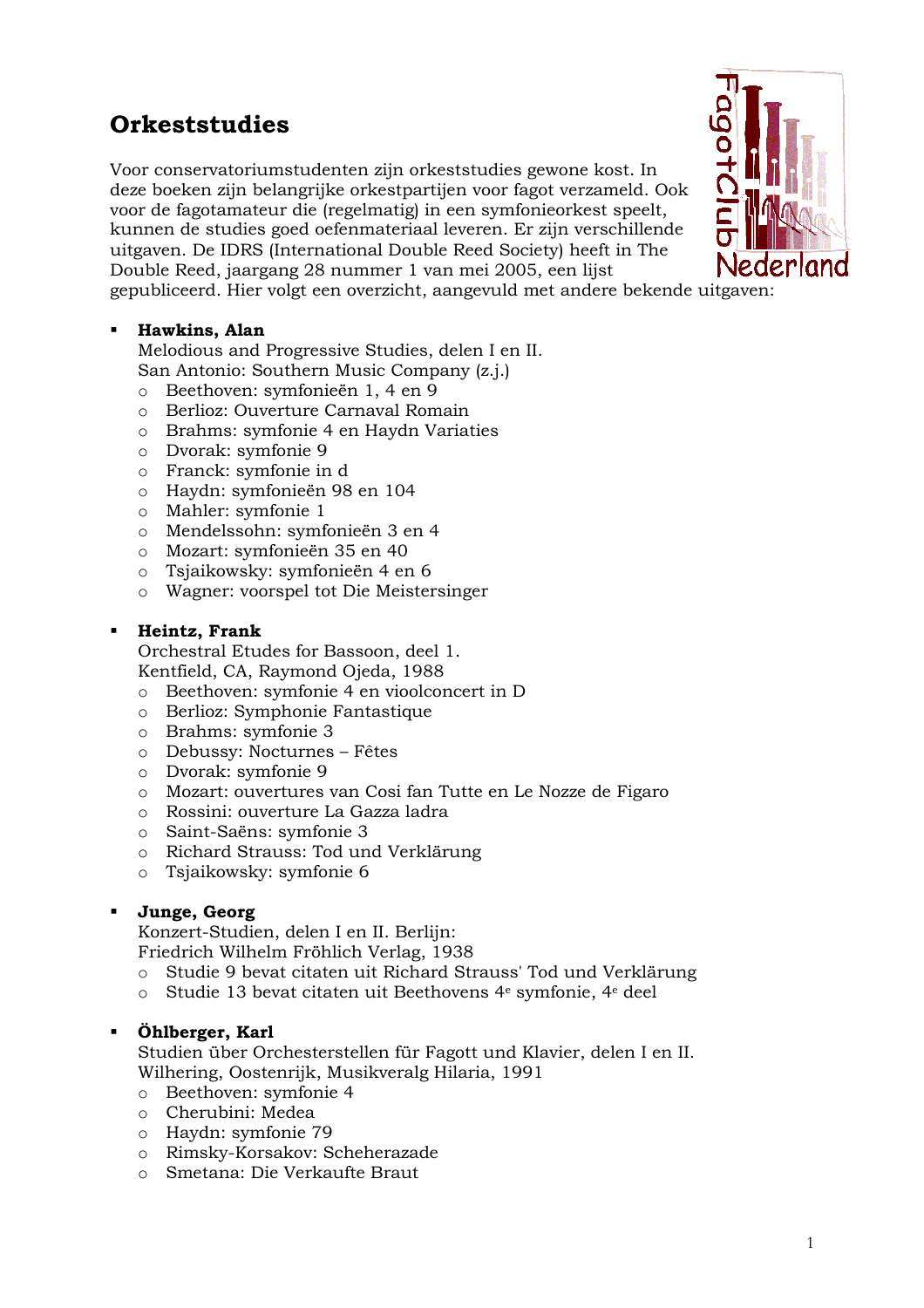o Stravinski: Le Sacre du Printemps

#### **Pannier, Otto**  $\blacksquare$

Studien für Fagott (Entr'acte) über schwierige Stellen aus Oper und Konzert,  $deel$  2.

Osthofen: Ultraton-Verlag (z.j.)

- o Beethoven: ouverture Coriolan
- o Boieldieu: Jean de Paris
- o Cherubini: Lodioiska
- o Cornelius: Der Barbier von Bagdad
- o Delibes: Coppelia
- o Glinka: Kamarinskaja
- o Mozart: ouverture Don Giovanni en Le Nozze di Figaro
- o Rossini: La Gaza ladra
- o Rubenstein: Feramors
- o Schumann: symfonie 1
- $\circ$  Thomas: Mignon
- o Wagner: Die Meistersinger

### **·** Piard, Marius

Quatre-vingt-dix Etudes pour le basson, deel I. Pariis: Billaudot, 1946

- o Technische studies. Etudes 10 bevat citaten uit de tarantella uit Stravinsky's Pulcinella.
- o Verder komt ook de 3<sup>e</sup> symfonie van Saint-Saëns aan de orde.

#### Schoenberg, Sol

Solos for the Bassoon Player with Piano Accompaniment. New York: Schirmer, 1964

- o Studies gebaseerd op orkestpartijen:
- o Bernstein: West Side Story
- o Bizet: Entr'acte uit Carmen
- o Donizetti: L'élisir d'amore
- o Dukas: De Tovenaarsleerling
- o Mussorgsly: Schilderijen van een Tentoonstelling
- o Stravinsky: Berceuse uit L'oiseau de Feu
- o Tsjaikowsky: symfonieën 4 en 5
- o Beethoven: Sextet opus 71
- o Bach: transcriptie van Cello Suite 3 en passages uit de Johannes Passie

### Simpson, Peter

Bassoon Duets from Orchestral Excerpts, delen I en II.

Lexington, KY, eigen uitgave, 2003

- o Beethoven: symfonieën 4 en 9, vioolconcert
- o Bizet: Entr'acte uit Carmen
- o Berlioz: Symphonie Fantastique
- o Brahms: vioolconcert
- o Dukas: De Tovenaarsleerling
- o Grieg: Peer Gynt Suite 1
- o Haydn: symfonie 88
- o Mahler: symfonie 1
- o Mendelssohn: symfonie 4
- o Mozart: ouverture Le Nozze di Figaro
- o Rimsky-Korsakov: Scheherazade